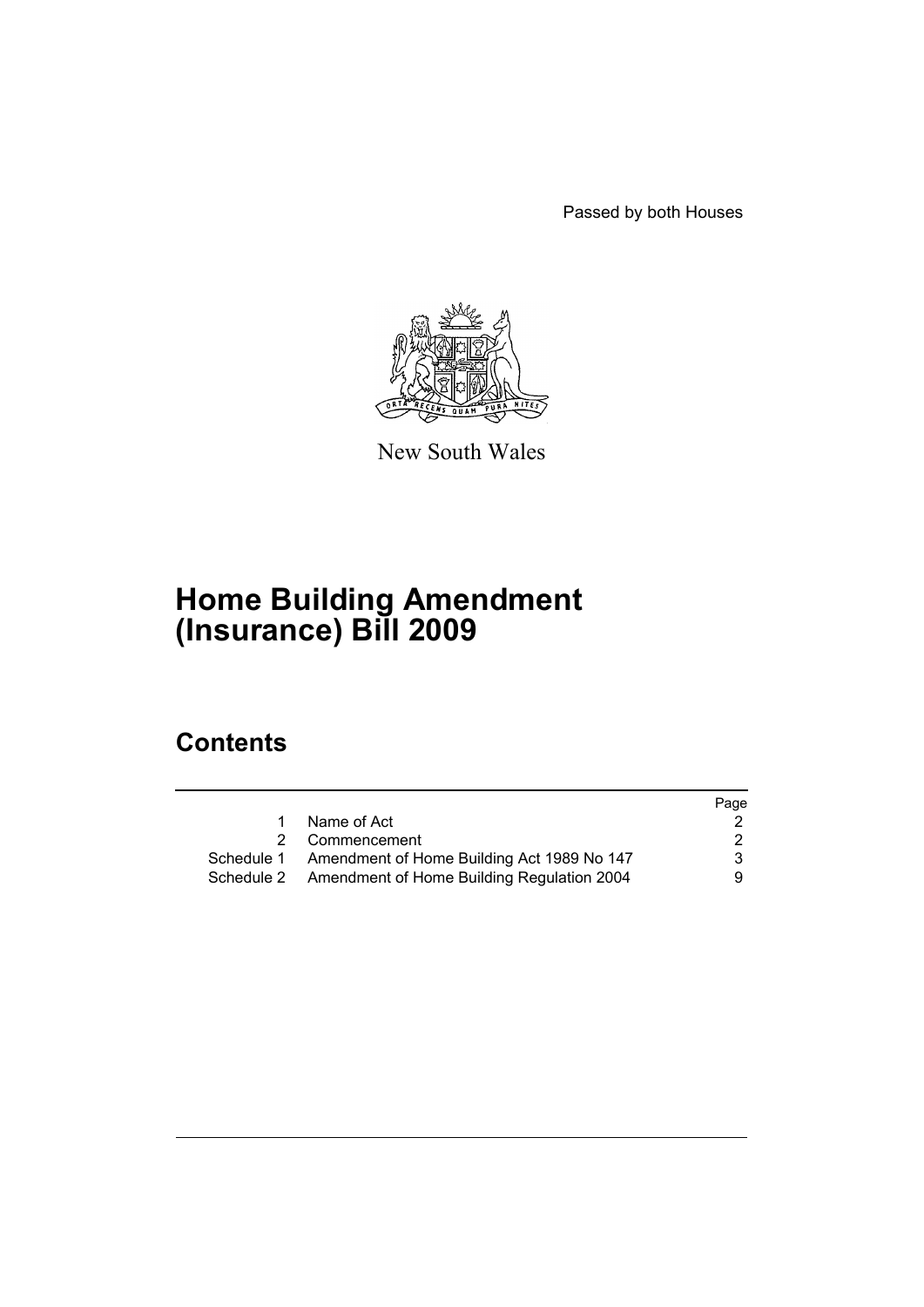*I certify that this public bill, which originated in the Legislative Assembly, has finally passed the Legislative Council and the Legislative Assembly of New South Wales.*

> *Clerk of the Legislative Assembly. Legislative Assembly, Sydney, , 2009*



New South Wales

## **Home Building Amendment (Insurance) Bill 2009**

Act No , 2009

An Act to amend the *Home Building Act 1989* and the *Home Building Regulation 2004* to make further provision for home warranty insurance.

*I have examined this bill and find it to correspond in all respects with the bill as finally passed by both Houses.*

*Assistant Speaker of the Legislative Assembly.*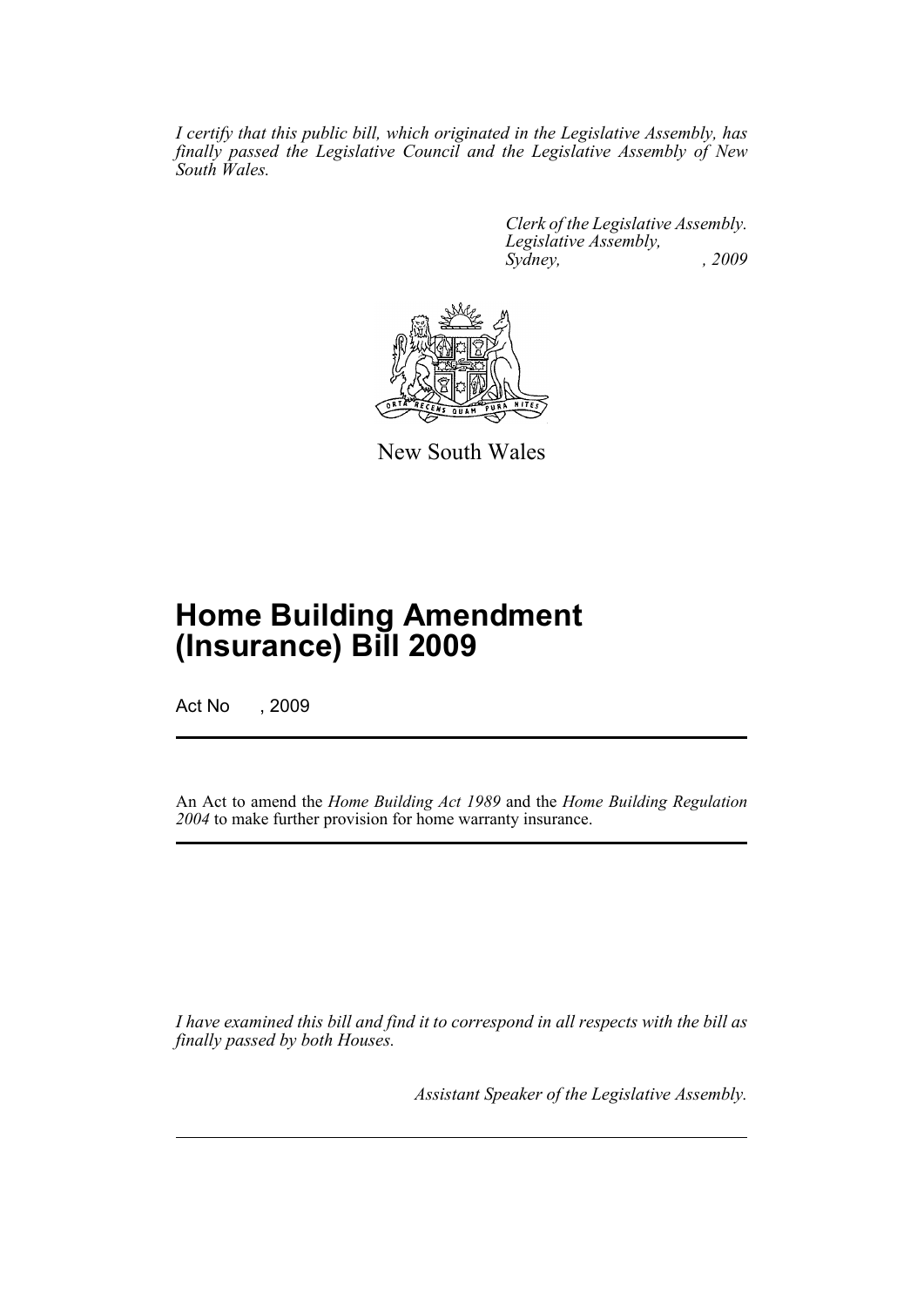### <span id="page-2-0"></span>**The Legislature of New South Wales enacts:**

#### **1 Name of Act**

This Act is the *Home Building Amendment (Insurance) Act 2009*.

#### <span id="page-2-1"></span>**2 Commencement**

This Act commences on the date of assent to this Act.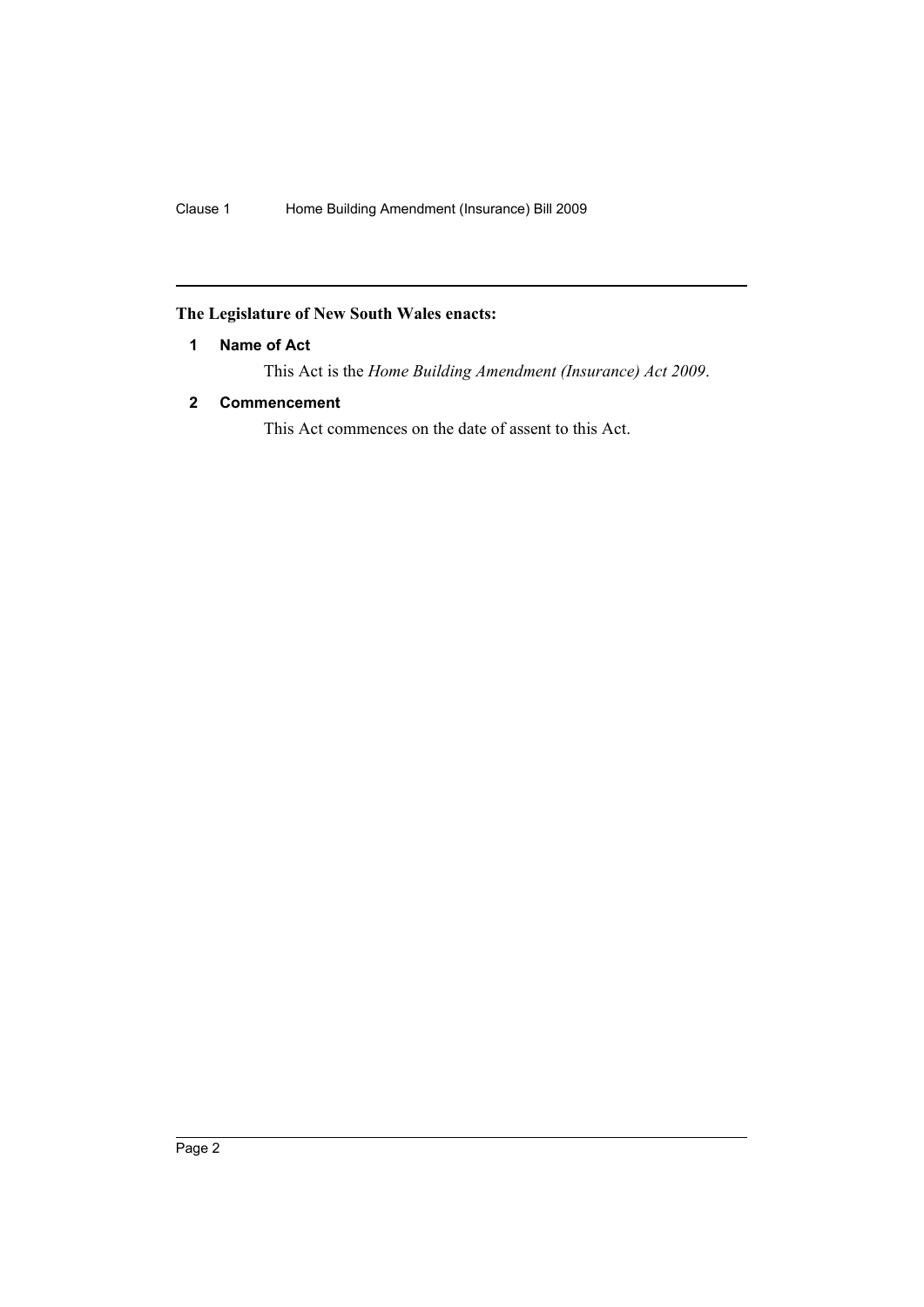Amendment of Home Building Act 1989 No 147 **Schedule 1** Schedule 1

### <span id="page-3-0"></span>**Schedule 1 Amendment of Home Building Act 1989 No 147**

#### **[1] Section 99 Requirements for insurance for residential building work**

Omit section 99 (3)–(5). Insert instead:

- (3) A contract of insurance in relation to residential building work required by section 92 must include provision that deems the suspension of a contractor's licence under section 42A to constitute the insolvency of the contractor for the purposes of the application of the policy to any loss that is the subject of a building claim order made against the contractor that remains unsatisfied.
- (4) The following provisions apply to a claim under a contract of insurance that arises because of the operation of subsection (3) in connection with a building claim order:
	- (a) the claim is limited to a loss that would have been covered by the contract in the event of the contractor's insolvency,
	- (b) the amount of the claim need not be the same as the amount of the building claim order (and in particular is not limited by the amount of the building claim order),
	- (c) the building claim order does not limit any right of a beneficiary to appeal against a decision of the insurer in respect of a claim under the contract (and any such right of appeal may be exercised as if the building claim order had not been made),
	- (d) the building claim order does not limit any right of recovery of the insurer against the contractor in respect of the loss to which the claim relates (whether that right arises pursuant to any rights of the beneficiary to which the insurer is subrogated, or otherwise).
- (5) For the purposes of the operation of a provision of a contract of insurance referred to in subsection (3), a contractor's licence that would have been suspended under section 42A were it not for the fact that the licence expired, or was surrendered or cancelled, before the suspension took effect is taken to have been suspended under that section.
- (6) In this section: *building claim order* has the same meaning as in section 42A.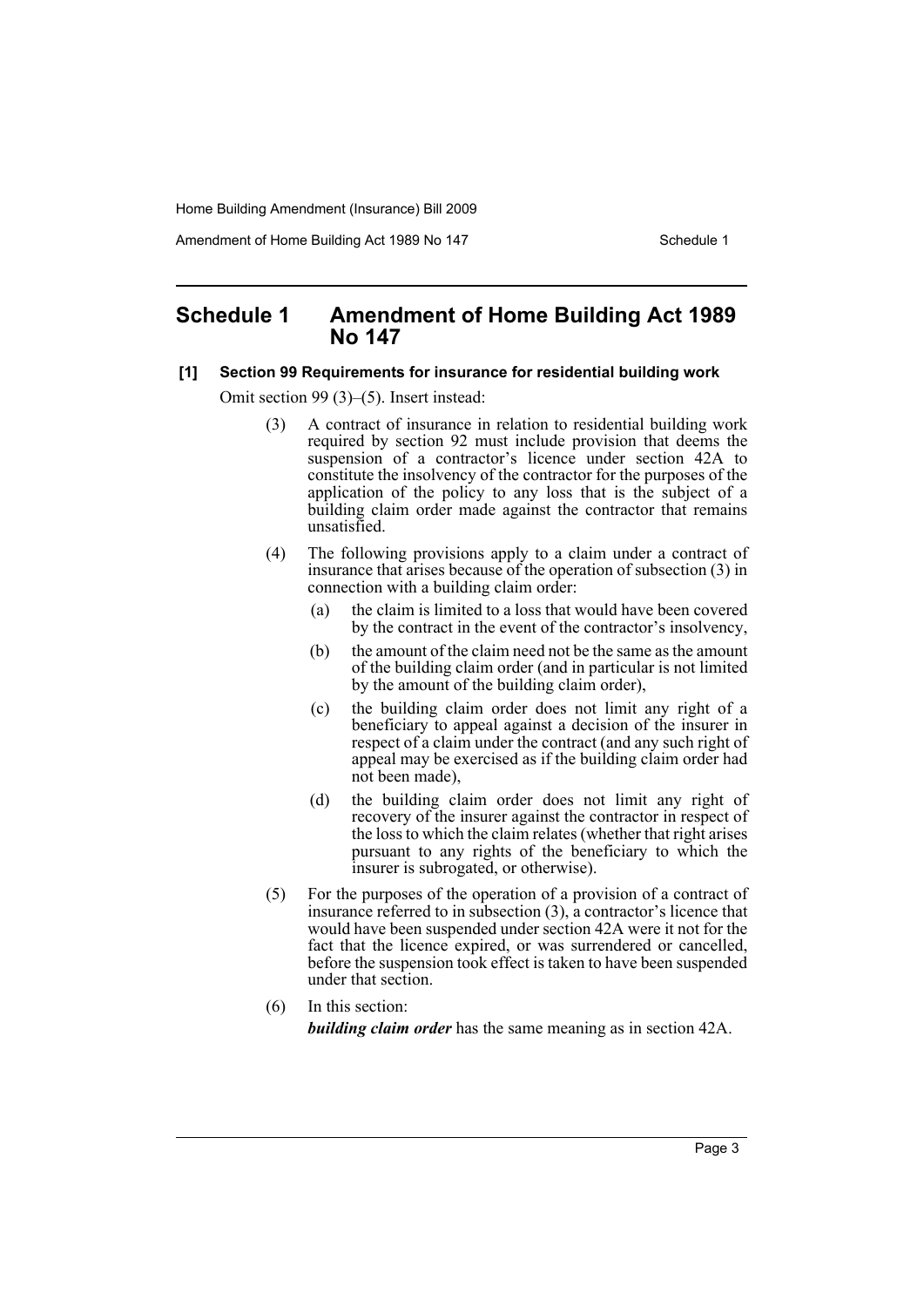Schedule 1 Amendment of Home Building Act 1989 No 147

#### **[2] Section 102 General requirements for insurance**

Insert after section 102 (3):

(3A) A provision of a contract of insurance to the effect that the amount of cover provided by the contract is the minimum amount provided for from time to time by this Act or the regulations is to be read as providing that the amount of cover provided is the minimum amount provided for by this Act or the regulations at the time the contract is entered into.

#### **[3] Section 103BA**

Insert after section 103B:

#### **103BA Limitations on policy coverage—claims made and notified policy**

- (1) A contract of insurance provides insurance cover in respect of loss only if:
	- (a) in the case of cover for loss arising from non-completion of work—the loss becomes apparent and is notified to the insurer within the period of insurance, or
	- (b) in any other case:
		- (i) the loss becomes apparent and is notified to the insurer within the period of insurance, or
		- (ii) the loss becomes apparent during the last 6 months of the period of insurance and is notified to the insurer within 6 months after the loss becomes apparent.
- (2) A loss *becomes apparent* when a beneficiary under the contract first becomes aware (or ought reasonably have become aware) of the loss.
- (3) In this section:

*loss* means loss indemnified by a contract of insurance.

*period of insurance* means the period for which a contract of insurance provides cover.

#### **[4] Section 103C Regulations**

Omit section 103C (2) (a). Insert instead:

(a) limitations on and reductions in liability,

#### **[5] Schedule 4 Savings and transitional provisions**

Insert at the end of clause 2 (1):

*Home Building Amendment (Insurance) Act 2009*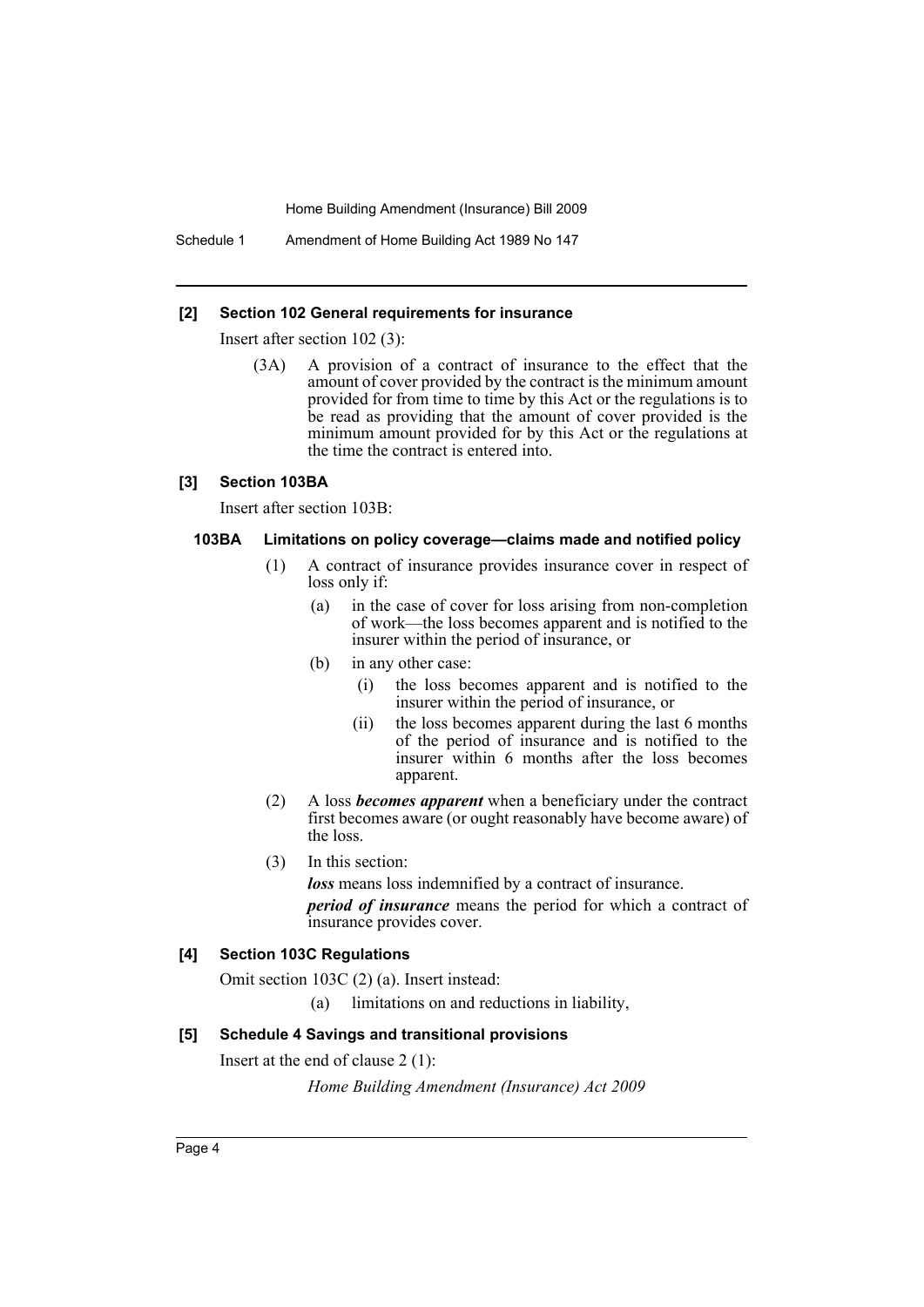Amendment of Home Building Act 1989 No 147 **Schedule 1** Schedule 1

#### **[6] Schedule 4, clause 79 (3)**

Omit the subclause.

#### **[7] Schedule 4, Part 15**

Insert after Part 14:

## **Part 15 Provisions consequent on Home Building Amendment (Insurance) Act 2009**

#### **80 Definitions**

In this Part:

*amending Act* means the *Home Building Amendment (Insurance) Act 2009*.

*contract of insurance* means a contract of insurance entered into for the purposes of Part 6 of this Act.

#### **81 Insurance claims arising from suspension of contractor's licence**

- (1) Section 99 (3)–(6) (as inserted by the amending Act) apply only to a contract of insurance entered into on or after the commencement of those provisions.
- (2) An insurance contract that is entered into on or after the commencement of those provisions using any existing stock of insurance contract forms is deemed to include the provision required to be included by section 99 (3) (as inserted by the amending Act).

#### **82 Minimum amount of cover**

- (1) Section 102 (3A) extends to:
	- (a) a contract of insurance entered into before the commencement of that subsection (despite any provision of the policy), and
	- (b) a claim under any such contract of insurance, and
	- (c) proceedings on such a claim (including proceedings commenced but not finally determined before the commencement of that subsection).
- (2) Despite subclause (1), section 102 (3A) does not extend to or otherwise affect:
	- (a) a claim that was paid in full before the commencement of that subsection, or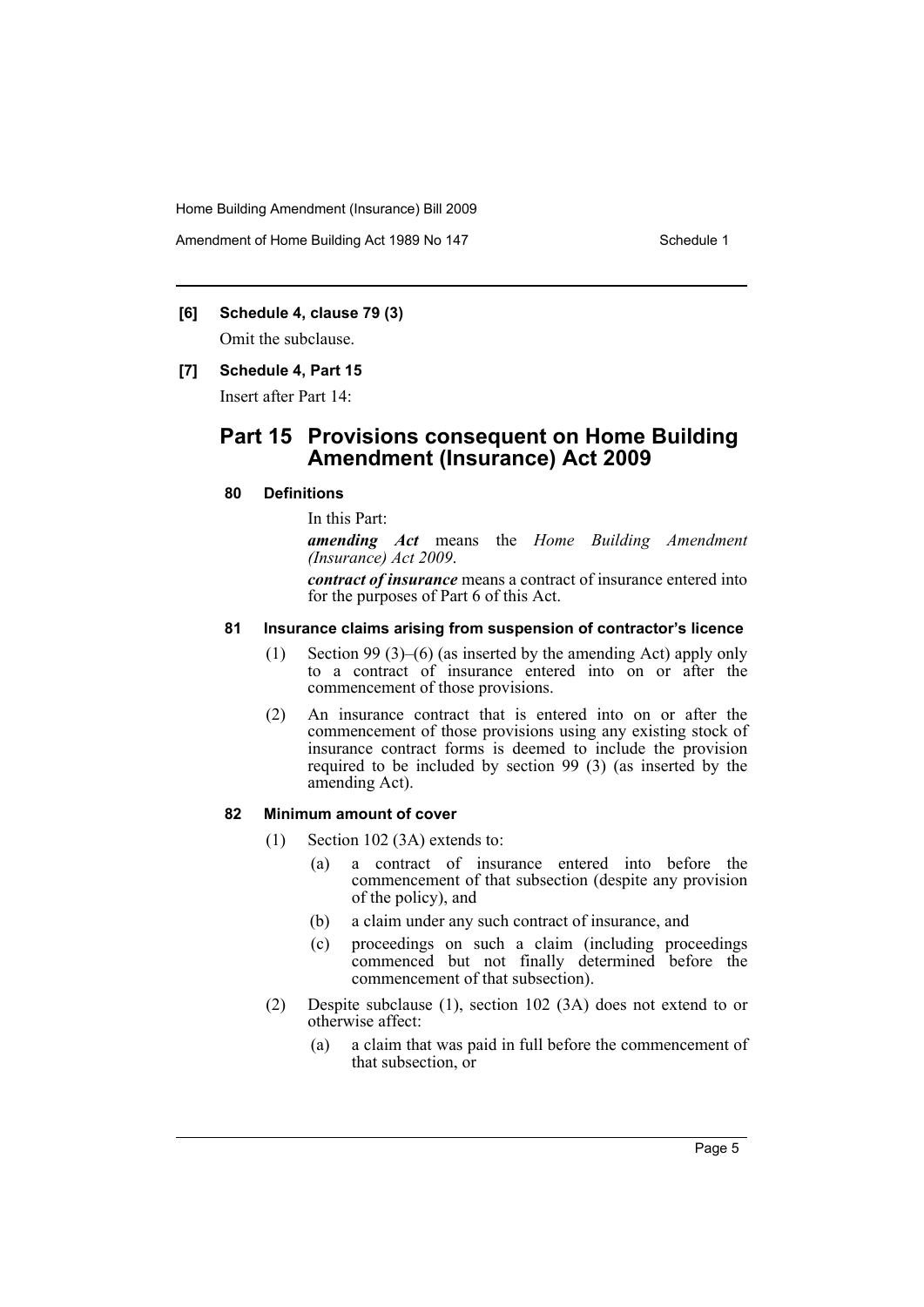- (b) any agreement made before the commencement of that subsection to settle a claim, or
- (c) a decision of an insurer made before the commencement of that subsection that cannot be the subject of appeal because of clause 65 of the *Home Building Regulation 2004*, or
- (d) the amount that a person is entitled to recover under a contract of insurance where that amount was paid before the commencement of that subsection under the indemnity provided by Division 2 (Insurance claims indemnified by State) of Part 6A of this Act, or
- (e) any final determination of legal proceedings made by a court or tribunal before the commencement of that subsection.
- (3) This clause applies only to contracts of insurance entered into on or after 1 May 1997.

#### **83 Application of amendments to existing insurance policies**

- (1) Section 103BA (Limitations on policy coverage—claims made and notified policy) extends to:
	- (a) a contract of insurance entered into before the commencement of that section (despite any provision of the contract), and
	- (b) a claim under any such contract of insurance, and
	- (c) proceedings on such a claim (including proceedings commenced but not finally determined before the commencement of that section).
- (2) Despite subclause (1), section 103BA does not extend to or otherwise affect:
	- (a) a claim that was paid in full before the commencement of that section, or
	- (b) any agreement made before the commencement of that section to settle a claim, or
	- (c) a decision of an insurer made before the commencement of that section that cannot be the subject of appeal because of clause 65 of the *Home Building Regulation 2004*, or
	- (d) the amount that a person is entitled to recover under a contract of insurance where that amount was paid before the commencement of that section under the indemnity provided by Division 2 (Insurance claims indemnified by State) of Part 6A of this Act, or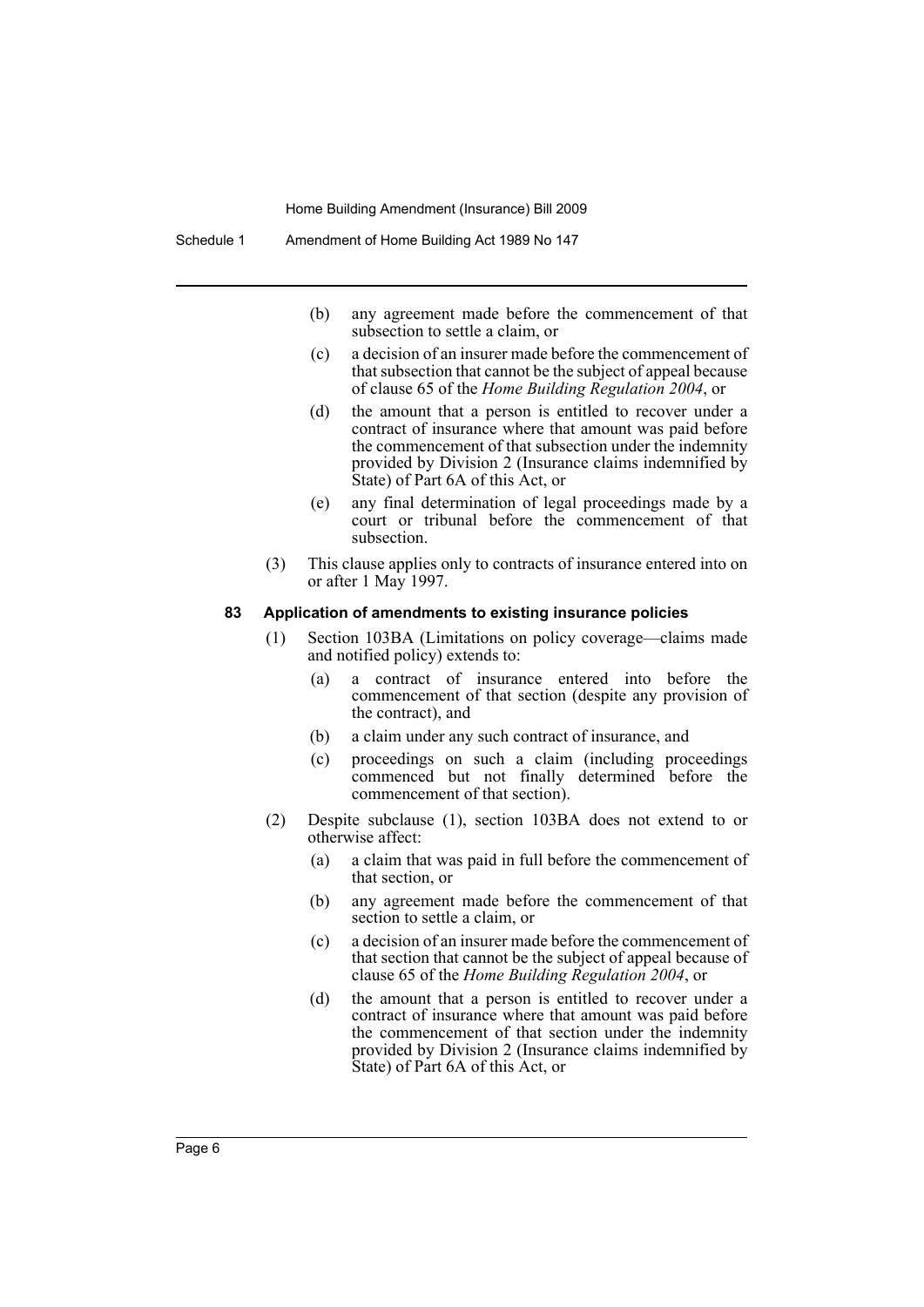- (e) any final determination of legal proceedings made by a court or tribunal before the commencement of that section.
- (3) This clause applies only to contracts of insurance entered into on or after 1 May 1997.

#### **84 Proceedings finally determined**

For the purposes of this Part, proceedings are not *finally determined* if:

- (a) any period for bringing an appeal as of right in respect of the proceedings has not expired (ignoring any period that may be available by way of extension of time to appeal), or
- (b) any appeal in respect of the proceedings is pending (whether or not it is an appeal brought as of right).

#### **85 Reduction of liability for failure to enforce statutory warranty**

Clause 58A of the *Home Building Regulation 2004* (as inserted by the amending Act) extends to a contract of insurance entered into before the commencement of that clause, and for that purpose every contract of insurance entered into before that commencement is taken to include provision as referred to in that clause.

#### **86 Repeal of clause 63A of Regulation—period of grace for notifying loss**

- (1) If clause 63A of the Regulation prevented a claim for loss from being made during any part of the loss notification period for the loss, there is to be a period of grace for notifying the loss.
- (2) The period of grace starts on the repeal of clause 63A of the Regulation and continues for a period that is equal in length to that part of the loss notification period for which clause 63A of the Regulation prevented the claim from being made.
- (3) A loss notified to an insurer during the period of grace is deemed to have been notified during the loss notification period for the loss.
- (4) If an insurer has refused a claim on the basis of clause 63A of the Regulation:
	- (a) the insurer must notify the claimant of any period of grace for notifying the loss to which the claim relates that results from the operation of this clause, and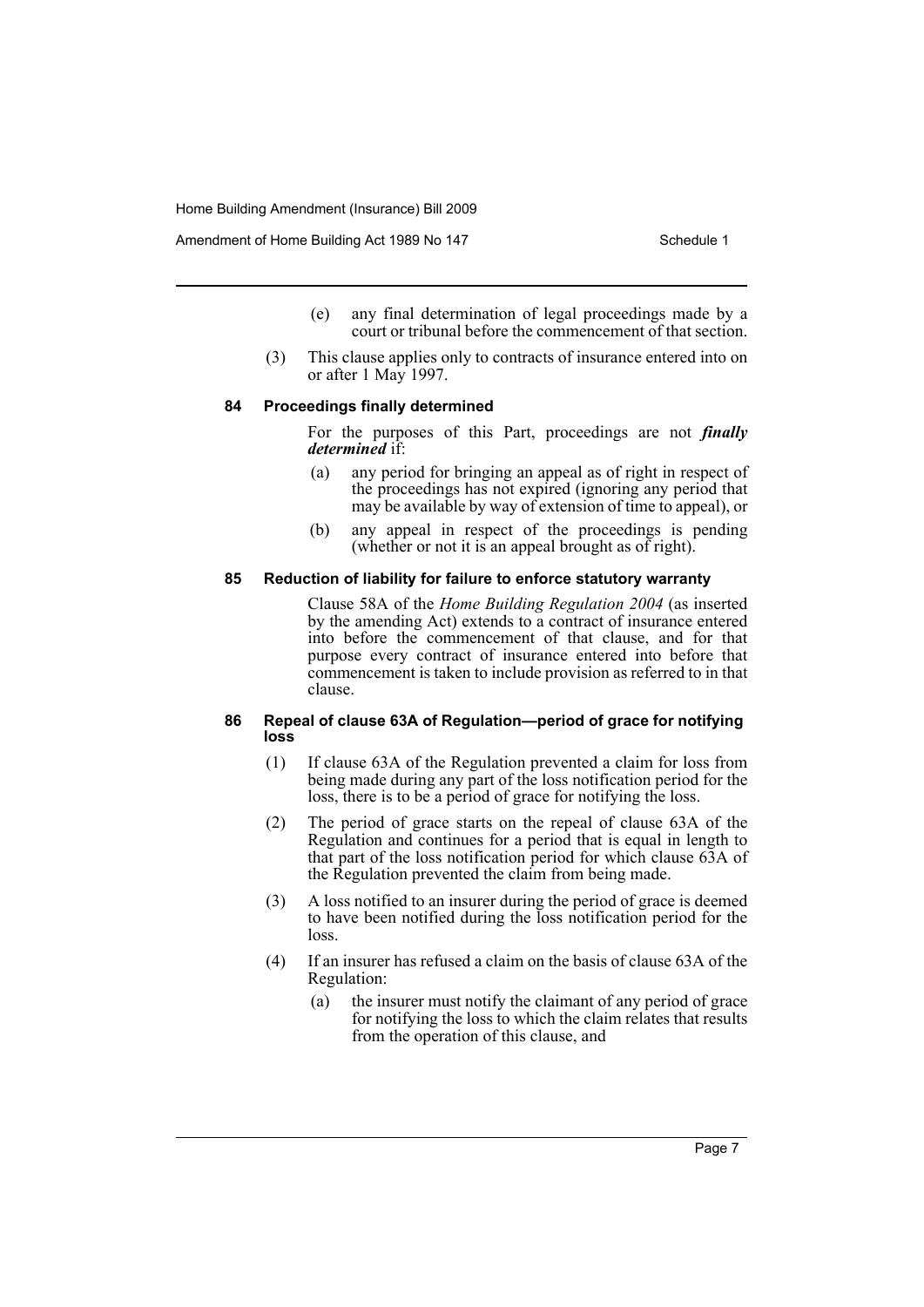Schedule 1 Amendment of Home Building Act 1989 No 147

- (b) the period of grace for notifying the loss concerned starts (despite subclause (2)) when the claimant receives the insurer's notification under paragraph (a) and continues for the period provided for by subclause  $(2)$ .
- (5) The refusal of a claim for loss on the basis of clause 63A of the Regulation (being a claim that would have been validly made had clause 63A of the Regulation not been made):
	- (a) does not prevent the claimant from resubmitting the claim or submitting the claim as a new claim (without the need to appeal against the decision to refuse the claim), and
	- (b) does not prevent the insurer from proceeding to accept and assess the refused claim as a claim now properly made.
- (6) An insurer is not entitled to refuse or reduce liability on a claim for loss on the grounds of a failure to notify the loss during the loss notification period if the loss is notified during the period of grace.
- (7) The period of grace provided by this clause does not apply in a case in which the loss notification period ended before the commencement of clause 63A of the Regulation.
- (8) In this clause:

*loss notification period* for a loss means the period within which loss must be notified to the insurer under a contract of insurance in order for the loss to be covered by the contract of insurance (as provided by section 103BA).

**Note.** Section 103BA extends to existing contracts of insurance.

*the Regulation* means the *Home Building Regulation 2004*.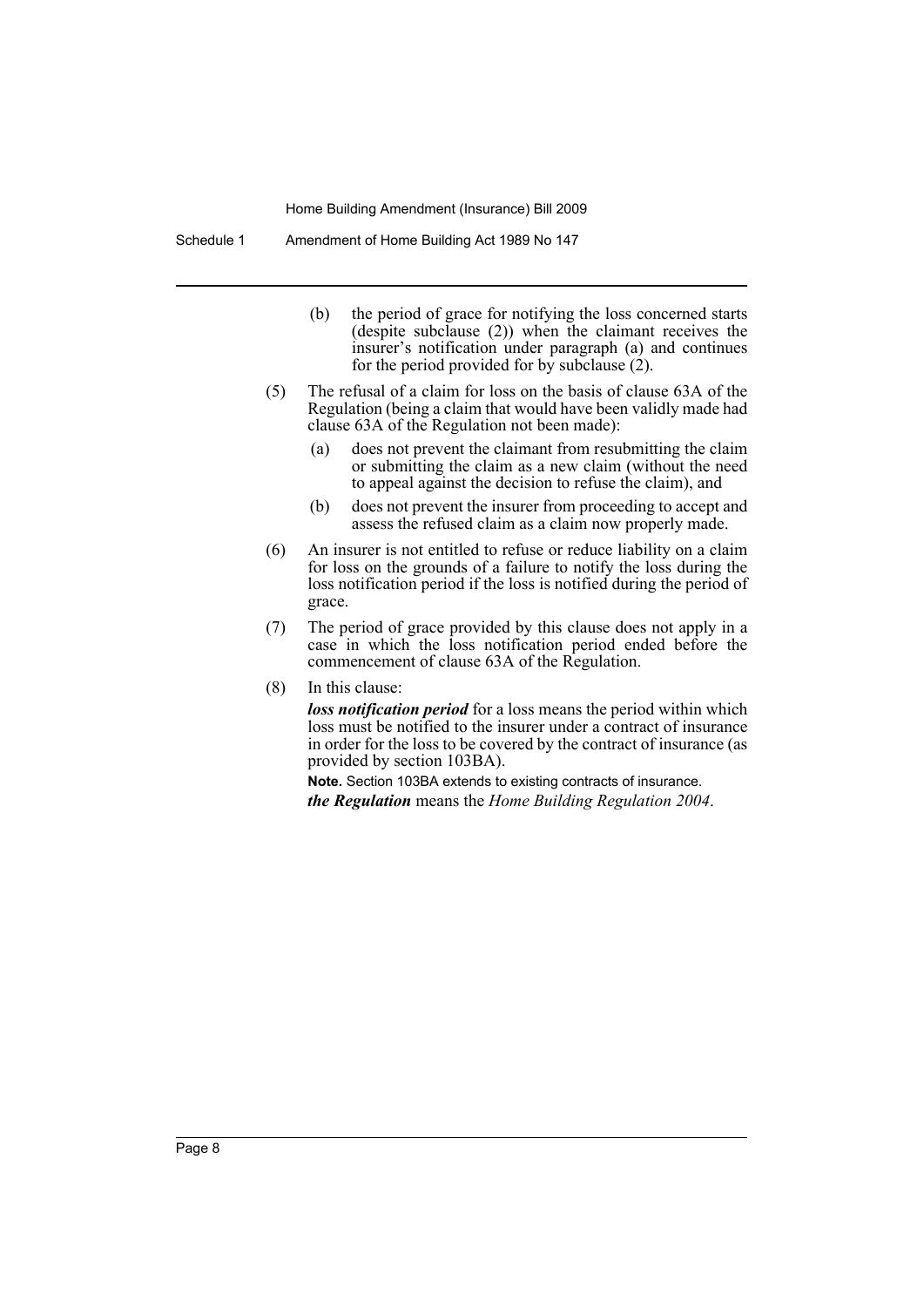Amendment of Home Building Regulation 2004 Schedule 2

## <span id="page-9-0"></span>**Schedule 2 Amendment of Home Building Regulation 2004**

#### **[1] Clause 25 General requirements for obtaining certain authorities under Act**

Insert after clause  $25(1)(a)(ii)$ :

- (iii) is not a debtor under a judgment for money that has not been satisfied where the judgment is for the payment of money in relation to a building claim under Part 3A of the Act or the payment of money to an insurer in relation to a claim relating to home warranty insurance (within the meaning of Part 6 of the Act), and
- (iv) is not (and has not been within the period of 3 years before the date of the application) a director of a corporation that is a debtor under a judgment for money as referred to in subparagraph (iii), and
- (v) is not subject to any order of a court in relation to a building claim under Part 3A of the Act that has not been satisfied within the period required for satisfaction of the order, and

#### **[2] Clause 25 (3)**

Omit the subclause. Insert instead:

- (3) Subclause (1) (a) (v) or (vi) does not prevent the Director-General from issuing an authority if the Director-General from Director-General is satisfied that the person:
	- (a) has complied with the order of the court or Tribunal after the period required by the court or Tribunal, and
	- (b) has a reasonable excuse for the failure to comply with the order within that period.

#### **[3] Clause 39A General requirements for renewal or restoration of authorities**

Insert after clause 39A (1) (e):

- (e1) is not subject to any order of a court in relation to a building claim under Part 3A of the Act that has not been satisfied within the period required for satisfaction of the order, and
- (e2) is not a debtor under a judgment for money that has not been satisfied where the judgment is for the payment of money in relation to a building claim under Part 3A of the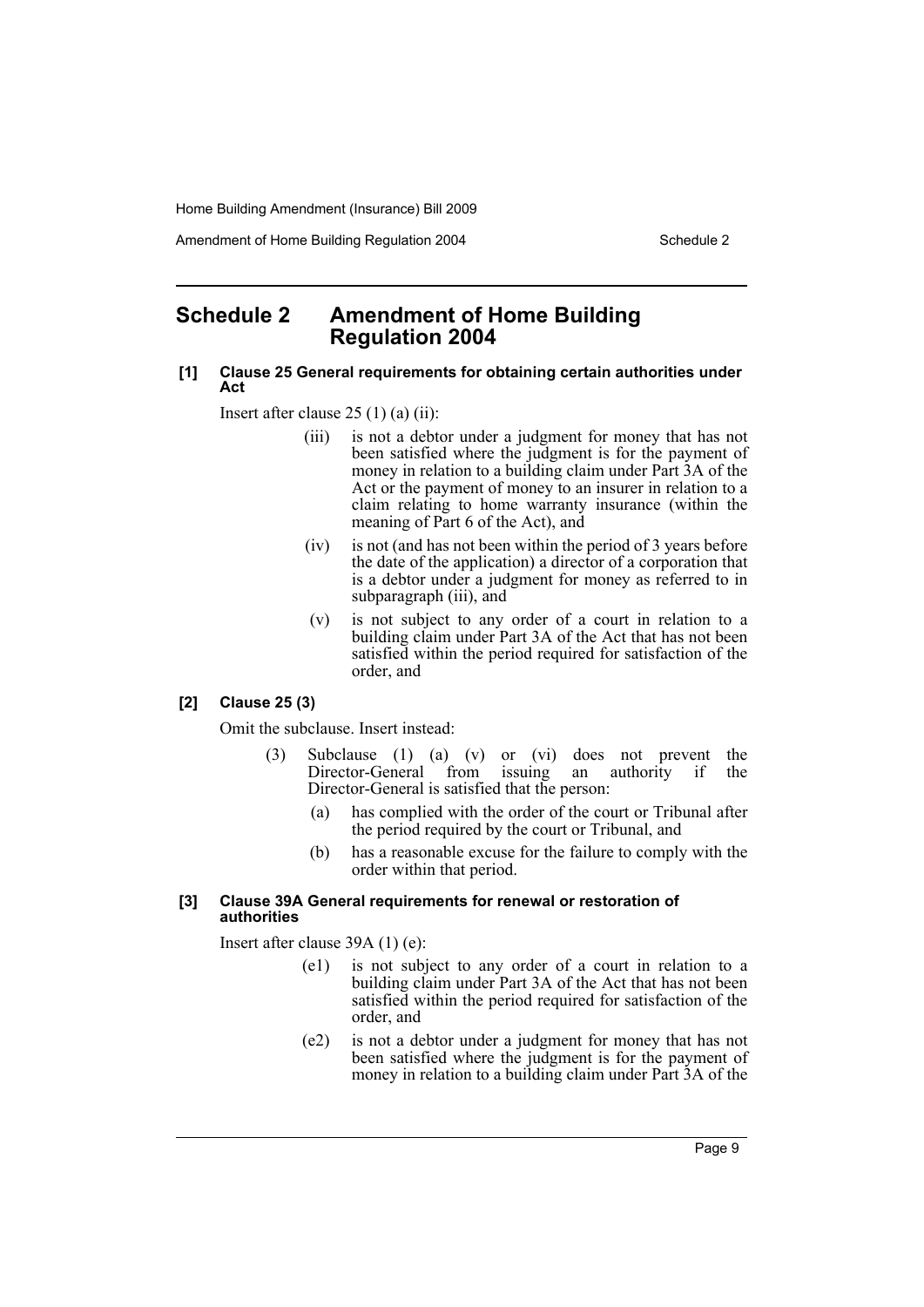Schedule 2 Amendment of Home Building Regulation 2004

Act or the payment of money to an insurer in relation to a claim pursuant to home warranty insurance (within the meaning of Part 6 of the Act), and

(e3) is not (and has not been within the period of 3 years before the date of the application) a director of a corporation that is a debtor under a judgment for money as referred to in paragraph (e2), and

#### **[4] Clause 39A (4)**

Omit the subclause. Insert instead:

- (4) Subclause (1) (e) or (e1) does not prevent the Director-General from renewing or restoring an authority if the Director-General is satisfied that the person:
	- (a) has complied with the order of the court or Tribunal after the period required by the court or Tribunal, and
	- (b) has a reasonable excuse for the failure to comply with the order within that period.

#### **[5] Clause 58A**

Insert after clause 58:

#### **58A Reduction of liability for failure to enforce statutory warranty**

- (1) An insurance contract may contain a provision to the effect that the insurer may reduce its liability under the contract or reduce any amount otherwise payable in respect of a claim because of a failure by the beneficiary to take action to enforce a statutory warranty from the breach of which the insured loss arises, but only to the extent of an amount that fairly represents the extent to which the insurer's interests were prejudiced as a result of the failure.
- (2) A provision included in an insurance contract under this clause does not limit the operation of any provision included in the insurance contract to the effect of a provision required to be included by clause 63.

#### **[6] Clause 63A Period within which insurance claim must be made**

Omit the clause.